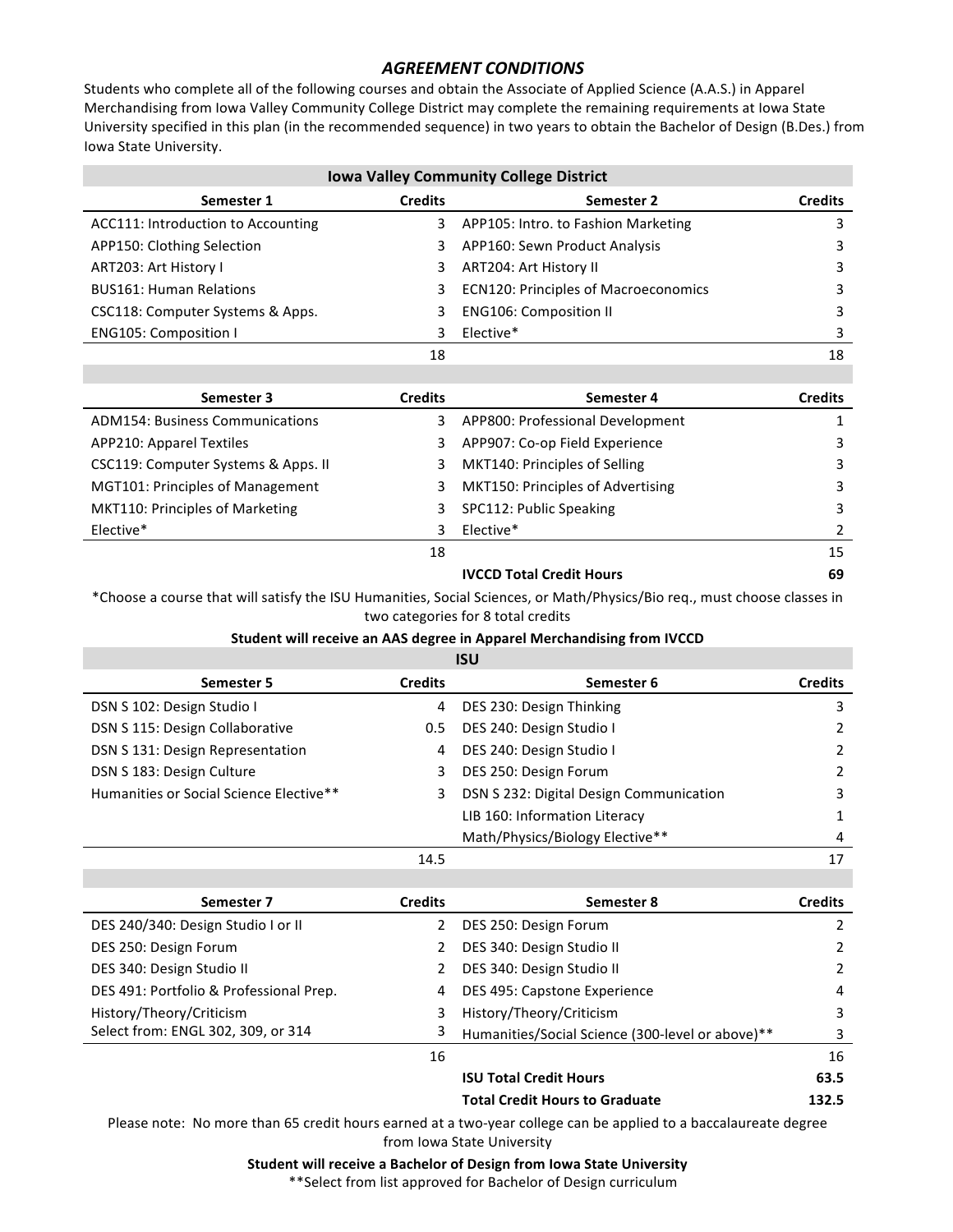**\*Iowa Valley Community College District general education recommended courses for transfer to Iowa State University:**

|                                                                                         |                       | <b>ISU B.Des. General Education</b>      |
|-----------------------------------------------------------------------------------------|-----------------------|------------------------------------------|
| <b>Recommended Courses 6.0</b>                                                          | <b>ISU Equivalent</b> | <b>Requirement Met</b>                   |
| ART203 Art History I 3.0                                                                | <b>ART H 280</b>      | History/Theory/Criticism + Intl Persp*** |
| ART204 Art History II 3.0                                                               | <b>ART H 281</b>      | History/Theory/Criticism + Intl Persp*** |
| Choose 8 additional credits from two ISU general education areas (may be US Diversity): |                       |                                          |
| ANT105 Cultural Anthropology 3.0                                                        | ANTHR 201             | Social Sciences + Intl Perspectives***   |
| ASL131 American Sign Language I 3.0                                                     | WLC 1T                | Humanities + US Diversity****            |
| ASL161 American Sign Language II 3.0                                                    | WLC 1T                | Humanities + US Diversity****            |
| BIO105 Introductory Biology 4.0                                                         | <b>BIOL 1T (4)</b>    | Math, Physical, & Biological Sciences    |
| BIO112 General Biology I 4.0                                                            | <b>BIOL 2T (4)</b>    | Math, Physical, & Biological Sciences    |
| BIO113 General Biology II 4.0                                                           | <b>BIOL 2T (4)</b>    | Math, Physical, & Biological Sciences    |
| BIO146 Genetics 3.0                                                                     | <b>BIOL 313</b>       | Math, Physical, & Biological Sciences    |
| BIO148 Human Genetics 3.0                                                               | <b>GEN 260</b>        | Math, Physical, & Biological Sciences    |
| BIO151 Nutrition 3.0                                                                    | <b>FS HN 167</b>      | Math, Physical, & Biological Sciences    |
| BIO168 Human Anatomy & Physiology I 4.0                                                 | <b>BIOL 1T (4)</b>    | Math, Physical, & Biological Sciences    |
| BIO173 Human Anatomy & Physiology II 4.0                                                | <b>BIOL 1T (4)</b>    | Math, Physical, & Biological Sciences    |
| BIO186 Microbiology 4.0                                                                 | <b>MICRO 2T (4)</b>   | Math, Physical, & Biological Sciences    |
| BUS230 Quantitative Methods/Business 3.0                                                | <b>MATH 150</b>       | Math, Physical, & Biological Sciences    |
| BUS235 Calculus for Business & Soc. Sci. 3.0                                            | <b>MATH 151</b>       | Math, Physical, & Biological Sciences    |
| CHM122 Intro to General Chemistry 4.0                                                   | CHEM 163 (4)          | Math, Physical, & Biological Sciences    |
| CHM165 General Chemistry I 4.0                                                          | CHEM 177 + 177L (4)   | Math, Physical, & Biological Sciences    |
| CHM175 General Chemistry II 4.0                                                         | CHEM 178 + 178L (4)   | Math, Physical, & Biological Sciences    |
| CHM261 Organic Chemistry I 4.0                                                          | CHEM 331 + 331L (4)   | Math, Physical, & Biological Sciences    |
| CHM271 Organic Chemistry II 4.0                                                         | CHEM 332 + 332L (4)   | Math, Physical, & Biological Sciences    |
| CLS150 Latin American Hist. & Culture 3.0                                               | LAS 1T                | Humanities                               |
| CLS163 Thai Culture 3.0                                                                 | HUM 1T                | Humanities                               |
| CSC118 Computer Systems & Applications 3.0                                              | <b>COM S 103</b>      | Math, Physical, & Biological Sciences    |
| DRA102 Elements of Theatre 3.0                                                          | THTRE 106             | Humanities                               |
| DRA110 Introduction to Film 3.0                                                         | JL MC 1T              | <b>Social Sciences</b>                   |
| <b>ECN115 Personal Finance 3.0</b>                                                      | <b>HD FS 283</b>      | <b>Social Sciences</b>                   |
| <b>ECN120 Principles of Macroeconomics 3.0</b>                                          | <b>ECON 102</b>       | Social Sciences                          |
| ECN130 Principles of Microeconomics 3.0                                                 | <b>ECON 101</b>       | <b>Social Sciences</b>                   |
| EDU160 Human Growth and Development 3.0                                                 | <b>PSYCH 230</b>      | <b>Social Sciences</b>                   |
| ENV120 Environmental Biology 3.0                                                        | <b>BIOL 173</b>       | Math, Physical, & Biological Sciences    |
| ENV122 Environmental Biology 4.0                                                        | <b>BIOL 2T (4)</b>    | Math, Physical, & Biological Sciences    |
| FLS241 Intermediate Spanish I 4.0                                                       | SPAN 201 (4)          | Humanities + Intl Perspectives***        |
| FLS242 Intermediate Spanish II 4.0                                                      | SPAN 202 (4)          | Humanities + Intl Perspectives***        |
| GEO121 World Regional Geography 3.0                                                     | S SCI 1T              | <b>Social Sciences</b>                   |
| HIS112 Western Civil: Ancnt/Erly Mdrn 4.0                                               | HIST 201 (4)          | Humanities + Intl Perspectives***        |
| HIS113 Western Civil: ErlyMdrn/Present 4.0                                              | HIST 202 (4)          | Humanities + Intl Perspectives***        |
| HIS145 Modern East Asian Cultures 3.0                                                   | HIST 1T               | Humanities                               |
| HIS151 U.S. History to 1877 3.0                                                         | <b>HIST 221</b>       | Humanities                               |
| HIS152 U.S. History since 1877 3.0                                                      | <b>HIST 222</b>       | Humanities                               |
| HIS214 Russian History and Culture 3.0                                                  | HIST <sub>2T</sub>    | Humanities                               |
| HIS254 American Indian History 3.0                                                      | HIST <sub>2T</sub>    | Humanities + US Diversity****            |